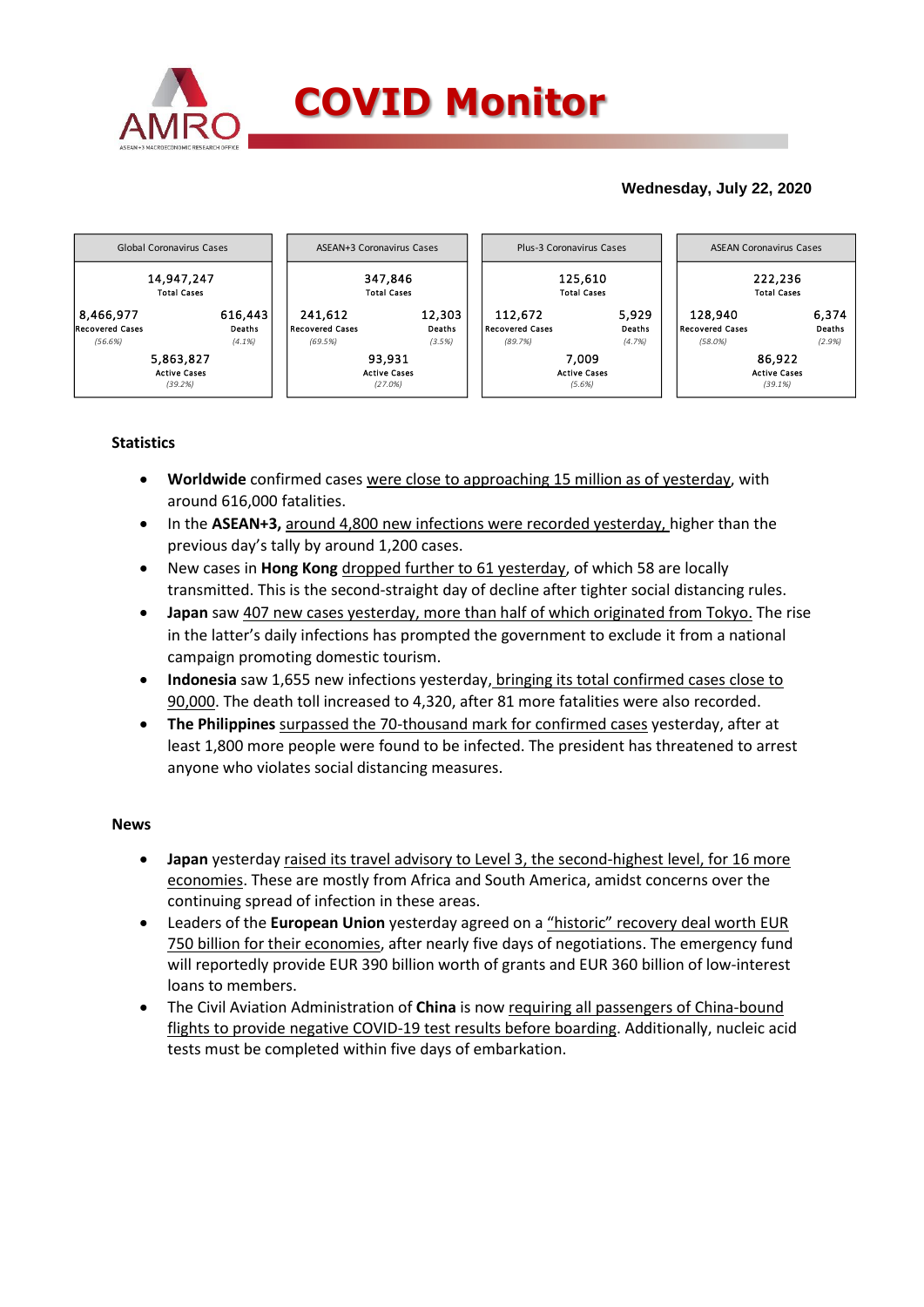

#### Overview of Confirmed COVID-19 Cases

| Cases<br>Population<br>Cases<br>per 1M Pop.<br>$(7-day avg)^1$<br>Cases<br>Cases<br><b>Deaths</b><br><b>Deaths</b><br>Global<br>14,947,247<br>239,468<br>39,180<br>616,443<br>8,466,977<br>5,863,827<br>1.6<br>6,549<br>4.1<br>56.6<br>1,218<br>84<br>ASEAN+3<br>347,846<br>4,803<br>1.4<br>12,303<br>3.5<br>241,612<br>69.5<br>820<br>515<br>Plus-3<br>125,610<br>0.7<br>5,929<br>$\mathbf{1}$<br>4.7<br>112,672<br>89.7<br>3,983<br>703<br>83<br><b>ASEAN</b><br>222,236<br>1.8<br>6,374<br>2.9<br>128,940<br>58.0<br>78,719<br>China<br>83,613<br>60<br>4,634<br>$\mathbf 0$<br>5.5<br>94.1<br>$\overline{a}$<br>1,655<br>10<br>$\mathbf 0$<br>0.6<br>1,254<br>Hong Kong, China<br>217<br>75.8<br>26,463<br>988<br>0<br>20,001<br>75.6<br>210<br>3.7<br>Japan<br>Ĩ.<br>÷,<br>1.2<br>18<br>0.5<br>2.1<br>91.5<br>13,879<br>267<br>63<br>297<br>12,698<br>Korea<br>$\mathbf{1}$<br>6.1<br>$-38$<br>1.9<br>81<br>89,869<br>333<br>1,655<br>4,320<br>Indonesia | Recovery<br><b>Fatality</b><br><b>Total</b><br>Active<br>Rate $(%)2$<br>Rate (%)<br>Recovered<br>Cases |
|---------------------------------------------------------------------------------------------------------------------------------------------------------------------------------------------------------------------------------------------------------------------------------------------------------------------------------------------------------------------------------------------------------------------------------------------------------------------------------------------------------------------------------------------------------------------------------------------------------------------------------------------------------------------------------------------------------------------------------------------------------------------------------------------------------------------------------------------------------------------------------------------------------------------------------------------------------------|--------------------------------------------------------------------------------------------------------|
|                                                                                                                                                                                                                                                                                                                                                                                                                                                                                                                                                                                                                                                                                                                                                                                                                                                                                                                                                               |                                                                                                        |
|                                                                                                                                                                                                                                                                                                                                                                                                                                                                                                                                                                                                                                                                                                                                                                                                                                                                                                                                                               | 93,931                                                                                                 |
|                                                                                                                                                                                                                                                                                                                                                                                                                                                                                                                                                                                                                                                                                                                                                                                                                                                                                                                                                               | 7,009                                                                                                  |
|                                                                                                                                                                                                                                                                                                                                                                                                                                                                                                                                                                                                                                                                                                                                                                                                                                                                                                                                                               | 86,922                                                                                                 |
|                                                                                                                                                                                                                                                                                                                                                                                                                                                                                                                                                                                                                                                                                                                                                                                                                                                                                                                                                               |                                                                                                        |
|                                                                                                                                                                                                                                                                                                                                                                                                                                                                                                                                                                                                                                                                                                                                                                                                                                                                                                                                                               | 260                                                                                                    |
|                                                                                                                                                                                                                                                                                                                                                                                                                                                                                                                                                                                                                                                                                                                                                                                                                                                                                                                                                               | 391                                                                                                    |
|                                                                                                                                                                                                                                                                                                                                                                                                                                                                                                                                                                                                                                                                                                                                                                                                                                                                                                                                                               | 5,474                                                                                                  |
|                                                                                                                                                                                                                                                                                                                                                                                                                                                                                                                                                                                                                                                                                                                                                                                                                                                                                                                                                               | 884                                                                                                    |
|                                                                                                                                                                                                                                                                                                                                                                                                                                                                                                                                                                                                                                                                                                                                                                                                                                                                                                                                                               | 4.8<br>48,466<br>53.9<br>37,083                                                                        |
| 8,815<br>15<br>0.5<br>$-6$<br>0.2<br>123<br>$\mathbf 0$<br>1.4<br>8,562<br>Malaysia<br>265<br>97.1                                                                                                                                                                                                                                                                                                                                                                                                                                                                                                                                                                                                                                                                                                                                                                                                                                                            | 130                                                                                                    |
| 424<br>1,837<br>70,764<br>643<br>1,866<br>17.0<br>2.7<br>$\overline{2}$<br>23,281<br>32.9<br>Philippines<br>2.6                                                                                                                                                                                                                                                                                                                                                                                                                                                                                                                                                                                                                                                                                                                                                                                                                                               | 45,646                                                                                                 |
| 399<br>70.0<br>276<br>27<br>$\mathbf 0$<br>Singapore<br>48,434<br>8,494<br>0.8<br>0.1<br>44,584<br>92.1                                                                                                                                                                                                                                                                                                                                                                                                                                                                                                                                                                                                                                                                                                                                                                                                                                                       | 3,823                                                                                                  |
| 48<br>5<br>0.1<br>5<br>0.2<br>Thailand<br>3,255<br>58<br>$\mathbf 0$<br>3,105<br>1.8<br>95.4                                                                                                                                                                                                                                                                                                                                                                                                                                                                                                                                                                                                                                                                                                                                                                                                                                                                  | 92                                                                                                     |
|                                                                                                                                                                                                                                                                                                                                                                                                                                                                                                                                                                                                                                                                                                                                                                                                                                                                                                                                                               |                                                                                                        |
| 313<br>$\mathsf 0$<br>0.0<br>$\mathsf 0$<br>0.0<br>$\overline{3}$<br>$\mathbf 0$<br>138<br>97.9<br>Brunei Darussalam<br>141<br>2.1                                                                                                                                                                                                                                                                                                                                                                                                                                                                                                                                                                                                                                                                                                                                                                                                                            | $\mathsf 0$                                                                                            |
| 26<br>197<br>12<br>26<br>1.6<br>15.2<br>$\mathbf 0$<br>$\mathbf 0$<br>0.0<br>140<br>Cambodia<br>71.1                                                                                                                                                                                                                                                                                                                                                                                                                                                                                                                                                                                                                                                                                                                                                                                                                                                          | 57                                                                                                     |
| $\mathbf 0$<br>$\mathbf 0$<br>0.0<br>Lao PDR<br>19<br>3<br>0.0<br>0<br>$\mathbf 0$<br>0.0<br>19<br>100.0                                                                                                                                                                                                                                                                                                                                                                                                                                                                                                                                                                                                                                                                                                                                                                                                                                                      | $\mathsf 0$                                                                                            |
| 341<br>6<br>$\mathbf 0$<br>0.0<br>$\mathbf 0$<br>6<br>$\mathbf 0$<br>280<br>Journ<br>0.0<br>82.1<br>Myanmar<br>1.8                                                                                                                                                                                                                                                                                                                                                                                                                                                                                                                                                                                                                                                                                                                                                                                                                                            | 55                                                                                                     |
| 17<br>0.2<br>$\mathbf 0$<br>$\mathbf 0$<br>401<br>$\overline{4}$<br>16<br>0.0<br>365<br>91.0<br>Vietnam<br>4.4                                                                                                                                                                                                                                                                                                                                                                                                                                                                                                                                                                                                                                                                                                                                                                                                                                                | 36                                                                                                     |
|                                                                                                                                                                                                                                                                                                                                                                                                                                                                                                                                                                                                                                                                                                                                                                                                                                                                                                                                                               |                                                                                                        |
| 64,258<br>164<br>$-224$<br>0.3<br>$\mathbf 0$<br>Belgium<br>5,579<br>14.2<br>9,805<br>17,330<br>15.3<br>27.0                                                                                                                                                                                                                                                                                                                                                                                                                                                                                                                                                                                                                                                                                                                                                                                                                                                  | 37,123                                                                                                 |
| $\mathbf 0$<br>72,408<br>203,696<br>3,134<br>30,069<br>14.8<br>35.5<br>France<br>÷<br>÷,<br>÷,                                                                                                                                                                                                                                                                                                                                                                                                                                                                                                                                                                                                                                                                                                                                                                                                                                                                | 101,219                                                                                                |
| $-198$<br>203,717<br>2,455<br>392<br>4.7<br>0.2<br>9,099<br>5<br>188,221<br>92.4<br>4.5<br>Germany                                                                                                                                                                                                                                                                                                                                                                                                                                                                                                                                                                                                                                                                                                                                                                                                                                                            | 6,397                                                                                                  |
| $-62$<br>15<br>244,752<br>4,063<br>128<br>2.1<br>0.1<br>35,073<br>14.3<br>197,431<br>Italy<br>80.7                                                                                                                                                                                                                                                                                                                                                                                                                                                                                                                                                                                                                                                                                                                                                                                                                                                            | 12,248                                                                                                 |
| 52,307<br>3,027<br>165<br>9.5<br>$-22$<br>6,157<br>0<br>Netherlands<br>0.3<br>11.8<br>$\sim$                                                                                                                                                                                                                                                                                                                                                                                                                                                                                                                                                                                                                                                                                                                                                                                                                                                                  |                                                                                                        |
| $-3,223$<br>266,194<br>5,680<br>29.0<br>28,752<br>$\overline{2}$<br>150,376<br>56.5<br>Spain<br>1,358<br>0.5<br>10.8                                                                                                                                                                                                                                                                                                                                                                                                                                                                                                                                                                                                                                                                                                                                                                                                                                          | 53,521                                                                                                 |
| 3,902<br>108<br>12.5<br>65<br>0.3<br>$\,1\,$<br>30,300<br>89.8<br>Switzerland<br>33,742<br>1,972<br>5.8                                                                                                                                                                                                                                                                                                                                                                                                                                                                                                                                                                                                                                                                                                                                                                                                                                                       | 1,470                                                                                                  |
| 6.6<br>United Kingdom<br>297,389<br>4,422<br>445<br>$-141$<br>0.1<br>110<br>15.3<br>45,507<br>$\overline{\phantom{a}}$                                                                                                                                                                                                                                                                                                                                                                                                                                                                                                                                                                                                                                                                                                                                                                                                                                        |                                                                                                        |
| 2,159,654<br>10,217<br>41,008<br>194.0<br>20,751<br>1.9<br>81,487<br>1,367<br>Brazil<br>3.8<br>1,555,339<br>72.0                                                                                                                                                                                                                                                                                                                                                                                                                                                                                                                                                                                                                                                                                                                                                                                                                                              | 522,828                                                                                                |
| $-222$<br>535<br>14.1<br>0.5<br>8,908<br>99,235<br>Canada<br>113,460<br>3,000<br>6<br>7.9<br>87.5                                                                                                                                                                                                                                                                                                                                                                                                                                                                                                                                                                                                                                                                                                                                                                                                                                                             | 5,317                                                                                                  |
| ٠                                                                                                                                                                                                                                                                                                                                                                                                                                                                                                                                                                                                                                                                                                                                                                                                                                                                                                                                                             |                                                                                                        |
| Chile<br>334,683<br>17,200<br>8,677<br>174<br>306,816<br>91.7<br>2.6<br>54.0<br>2.0                                                                                                                                                                                                                                                                                                                                                                                                                                                                                                                                                                                                                                                                                                                                                                                                                                                                           | 19,190                                                                                                 |
| 356,255<br>2,803<br>1,687<br>915<br>271,239<br>Mexico<br>6,859<br>40,400<br>11.3<br>76.1                                                                                                                                                                                                                                                                                                                                                                                                                                                                                                                                                                                                                                                                                                                                                                                                                                                                      | 48,448                                                                                                 |
| 362,087<br>11,031<br>13,579<br>392<br>3.8<br>248,746<br>68.7<br>Peru<br>$\overline{\phantom{a}}$                                                                                                                                                                                                                                                                                                                                                                                                                                                                                                                                                                                                                                                                                                                                                                                                                                                              | 99,762                                                                                                 |
| 12,392<br>3,885,605<br>68,717<br>207.6<br>1.8<br>141,802<br>1,089<br><b>United States</b><br>11,737<br>3.6<br>1,182,018<br>30.4                                                                                                                                                                                                                                                                                                                                                                                                                                                                                                                                                                                                                                                                                                                                                                                                                               | 2,561,785                                                                                              |
| 12,894<br>466<br>107<br>128<br>$\overline{2}$<br>496<br>17.9<br>3.7<br>$1.0$<br>8,545<br>66.3<br>Australia                                                                                                                                                                                                                                                                                                                                                                                                                                                                                                                                                                                                                                                                                                                                                                                                                                                    | 4,221                                                                                                  |
| 1,192,915<br>771<br>753,050<br>871<br>37,740<br>27.6<br>3.3<br>28,732<br>650<br>2.4<br>63.1<br>India                                                                                                                                                                                                                                                                                                                                                                                                                                                                                                                                                                                                                                                                                                                                                                                                                                                          | 411,133                                                                                                |
| 278,827<br>211<br>229<br>3,313<br>2,625<br>31.2<br>1.0<br>14,634<br>5.2<br>242,351<br>86.9<br>Iran                                                                                                                                                                                                                                                                                                                                                                                                                                                                                                                                                                                                                                                                                                                                                                                                                                                            | 21,842                                                                                                 |
| $-73$<br>782,040<br>5,334<br>5,828<br>39.7<br>153<br>Russia<br>0.8<br>12,561<br>1.6<br>561,397<br>71.8                                                                                                                                                                                                                                                                                                                                                                                                                                                                                                                                                                                                                                                                                                                                                                                                                                                        | 208,082                                                                                                |
| 47<br>Saudi Arabia<br>255,825<br>7,359<br>2,476<br>71.2<br>1.0<br>2,557<br>34<br>1.0<br>207,259<br>81.0                                                                                                                                                                                                                                                                                                                                                                                                                                                                                                                                                                                                                                                                                                                                                                                                                                                       | 46,009                                                                                                 |
| 381,798<br>6,393<br>8,170<br>136.8<br>$-1,130$<br>2.2<br>5,368<br>195<br>54.5<br>South Africa<br>1.4<br>208,144                                                                                                                                                                                                                                                                                                                                                                                                                                                                                                                                                                                                                                                                                                                                                                                                                                               | 168,286                                                                                                |

Source: Haver Analytics, sourced from John Hopkins University; AMRO staff calculations.<br>Notes: New cases since previous day. Δ% refers to percentage change since previous day. Fatality rate measured as deaths per confirmed

Data as of 21/7/2020